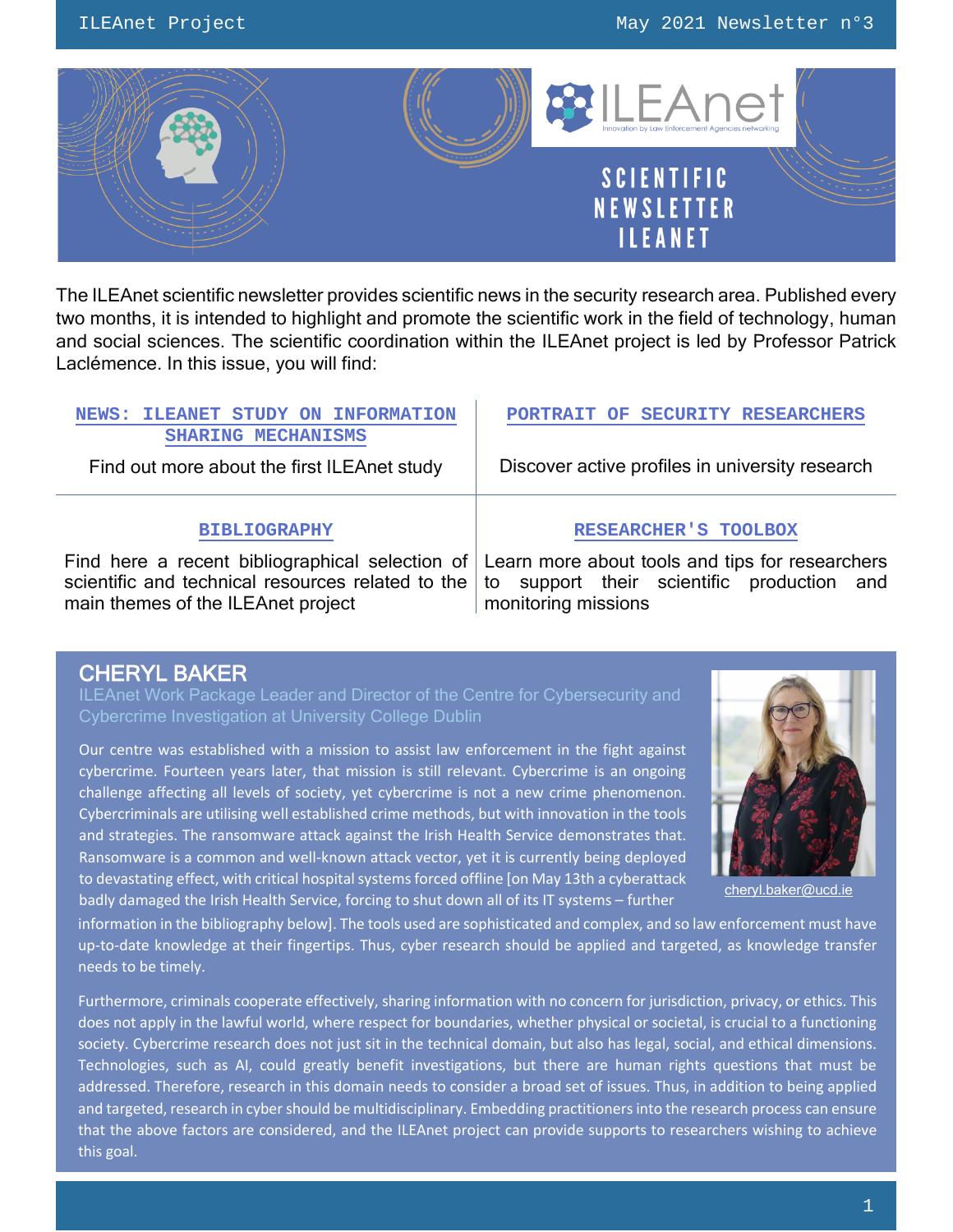# <span id="page-1-0"></span>NEWS: ILEANET STUDY ON INFORMATION SHARING MECHANISMS

ILEAnet's mission is to stimulate LEA's capacities to influence, develop and take up research, development and innovation (RDI) in order to help them tackle their daily challenges. Therefore, the implication of research, academia and industry is crucial to fostering and developing innovative solutions. ILEAnet represents a unique community, bridging very different worlds, building up a portfolio of RDI results and concepts, and destined to generate recommendations for future policies at the European level.

ILEAnet developed an analysis of LEA's challenges and needs, which highlighted a clear cross-cutting issue raised across ILEAnet's four priority areas (Migration, Cybercrime, Terrorism, and Organised Crime): the need for common processes and frameworks to share information and data, as well as a reinforced cooperation and collaboration among LEAs.



As a result, ILEAnet's Consortium agreed on the necessity of a

state-of-the-art investigation on the practitioners' needs for more effective information sharing processes. It would allow the research world to share its more recent and innovative solutions, with the purpose of finding a concrete solution to LEA's needs.



After a call for tenders at the European level, the first ILEAnet study began on April 12<sup>th</sup>, 2021. The selected contractor (CEIS) is in charge of reviewing the existing tools and channels of information, identifying the challenges and recommending solutions to ensure an effective sharing of information and data between LEAs. The recommendations should consist in best solutions/practices that can be easily adaptable in LEAs' daily work, as well

as nurture the European Commission's future projects, strategies and possible efforts for standardisation.

The first task consisting on reviewing the existing and emerging mechanisms of information sharing is ongoing. A broad survey shared with more than 500 stakeholders has asked LEAs, research, academia and industry for their feedback in the matter.



 $\bigcirc$  You can access to the online survey [here](https://docs.google.com/forms/d/e/1FAIpQLSe1J1qc4UzmFD6IedfMlsyX0Lq3jNx9DxZhQl2ZPyUWw-plKA/viewform?usp=sf_link) (password: #ILEAnet2021!). We need your inputs!

Note: the scientific world is under represented so far, so it is up to you to change that!

 $\bullet$  The results will be presented during workshops.

Should you have any question regarding the survey or the workshops, please contact us: [ensp](mailto:ensp-ileanet@interieur.gouv.fr)[ileanet@interieur.gouv.fr](mailto:ensp-ileanet@interieur.gouv.fr)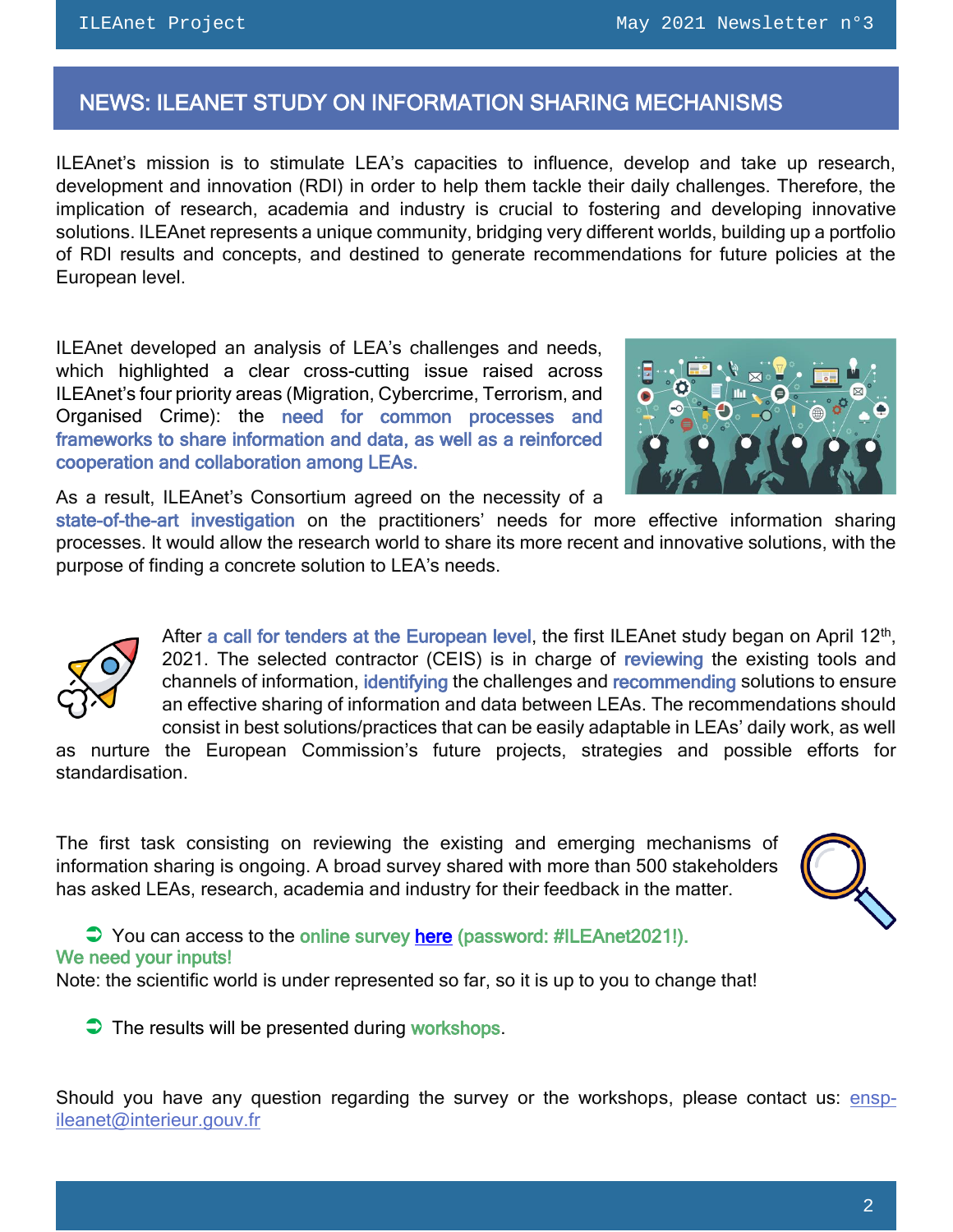# <span id="page-2-0"></span>PORTRAIT OF RESEARCHERS **NOELIA FELIPE MONTIEL & ROBIN VAN ECHELPOEL**



Noelia.FelipeMontiel@uantwerpen.be russis unscront in oressor <u>reaturent De wast</u> robin.vanechelpoel@uantwerpen.be

PhD Candidates in <u>BorderSens</u> (H2020 Project)

Research work on Electrochemical sensors, Illicit drug sensors, Pattern recognition algorithms, Sensor software development

[AXES Research group,](https://www.uantwerpen.be/en/research-groups/axes/electro-chemical-analysis/) University of Antwerp, **Belgium** 

Thesis director: Professor [Karolien De Wael](https://www.uantwerpen.be/nl/personeel/karolien-dewael/onderzoek/)



The ILEAnet scientific coordination team met two PhD candidates working in the field of electrochemistry for drug detection: Noelia Felipe Montiel and Robin van Echelpoel. Both work at the University of Antwerp, which coordinates [BorderSens.](http://bordersens.eu/) Bordersens is an EU funded project running from 2019 to 2023, aiming at developing a device that detects a wide range of drugs. Several end user countries are involved in the project.

#### What is your current research focus?

Robin: Our lab develops low-cost devices to detect drugs. I work on the development of a methodology to detect MDMA (the drug in ecstasy), while Noelia is working on the detection of heroin, synthetic opioids and amphetamines. I also worked on the software framework.

There is already a huge knowledge in our lab because another colleague did a thesis on the development of the cocaine sensors and we are able to rapidly develop systems for other drugs. Currently, we have nearly finished working on single-drug detection and we have started working on a multi-drug detection system.

The detection methodology is simple: we record a voltammogram for each drug [a graph drawn after an electrochemical experiment – drugs have specific peaks in that graph]. To bring this technology to law enforcement, we help them looking at the right peaks. So the software interprets peaks and gives a clear output to end users.

## What is the role of LEAs in your project?

Both: We are at a point in the project in which we need to define LEAs' needs. Two scenarios are possible and will steer the future development. In the first scenario, LEAs already have a good idea of what drug is in the sample and need a sensor to confirm the presence of this drug. In the second scenario, LEAs don't know if the sample contains drugs and need a system to identify the type of drugs present in the sample, without prior knowledge. As needs differ from one LEA to another, we will define and agree on the detection system fitting with the consortium's needs. We recently travelled to start discussing with the LEAs from the consortium on that topic.

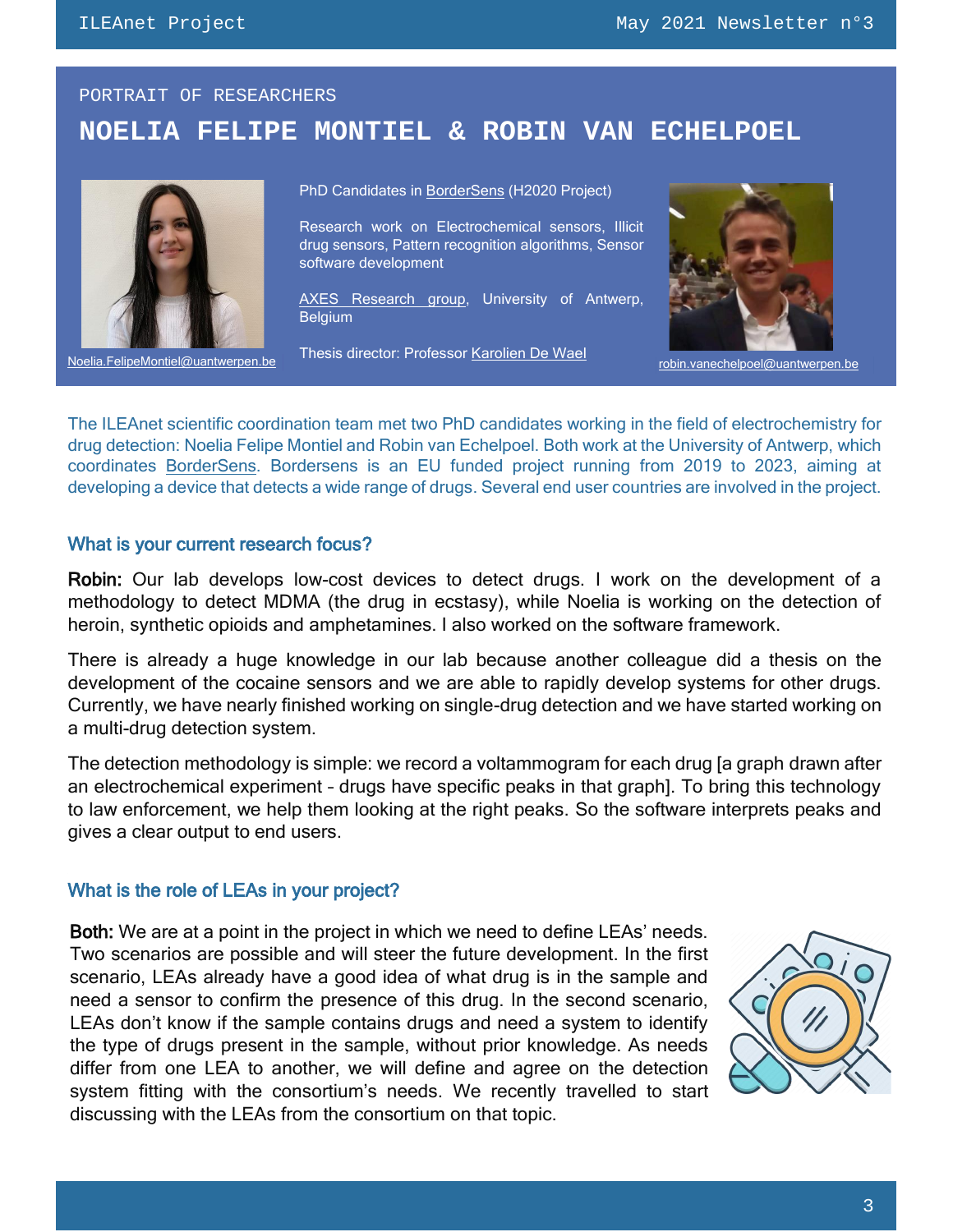Robin: The project is also collaborating with LEAs on the final shape of the product. Ideally, the final result will be displayed on a compact, light and portable device to perform on-site measurements.

Noelia: Furthermore, on-site tests are performed in end users' facilities to test street samples that LEAs collected. Composition of drugs changes a lot from one country to another so we need to know if there are substances that will interfere with the detection.

Robin: Those on-site tests are also a way to showcase our work and discuss with end users.

Noelia: It is easy to make contact with LEAs because they are part of the project. In fact if we had to contact end users outside of the consortium, it would be more difficult for us. Having an intermediate to get a broader opinion would be an added value because for now, we only know requirements of end users participating in the project and not those of practitioners outside the project.

#### What is planned for the adoption or uptake of the technology?

Noelia: The question has been asked recently during one of the project's meetings. As we are still at the beginning of the project, we did not agree with all partners if a company (such as a start-up) will commercialize the device or if something else will be imagined. It is hard to answer the question today.

## As the drug landscape keeps changing, do you monitor the evolution drug trafficking?

Robin: Obviously we maintain constant monitoring of the changes in drug trafficking. For instance, we attend seminars, such as the Winter School of European Monitoring Centre for Drugs and Drug Addiction (EMCDDA) where there were many talks about the change in drug users due to Covid-19. We monitor the changes in the market, in the composition of the drugs and we adjust our research accordingly. The best sensor we have at this point, with the most knowledge, is for cocaine samples, but we work on adapting it to other types of drugs.

## Why did you choose to join BorderSens research team?

Robin: It was an opportunity and I really liked the security area because you work on something meaningful, it is not a "just science for science" project. It is a project for real applications, valuable and useful for society. "Needs of LEAs will influence the final shape of the drug detection system"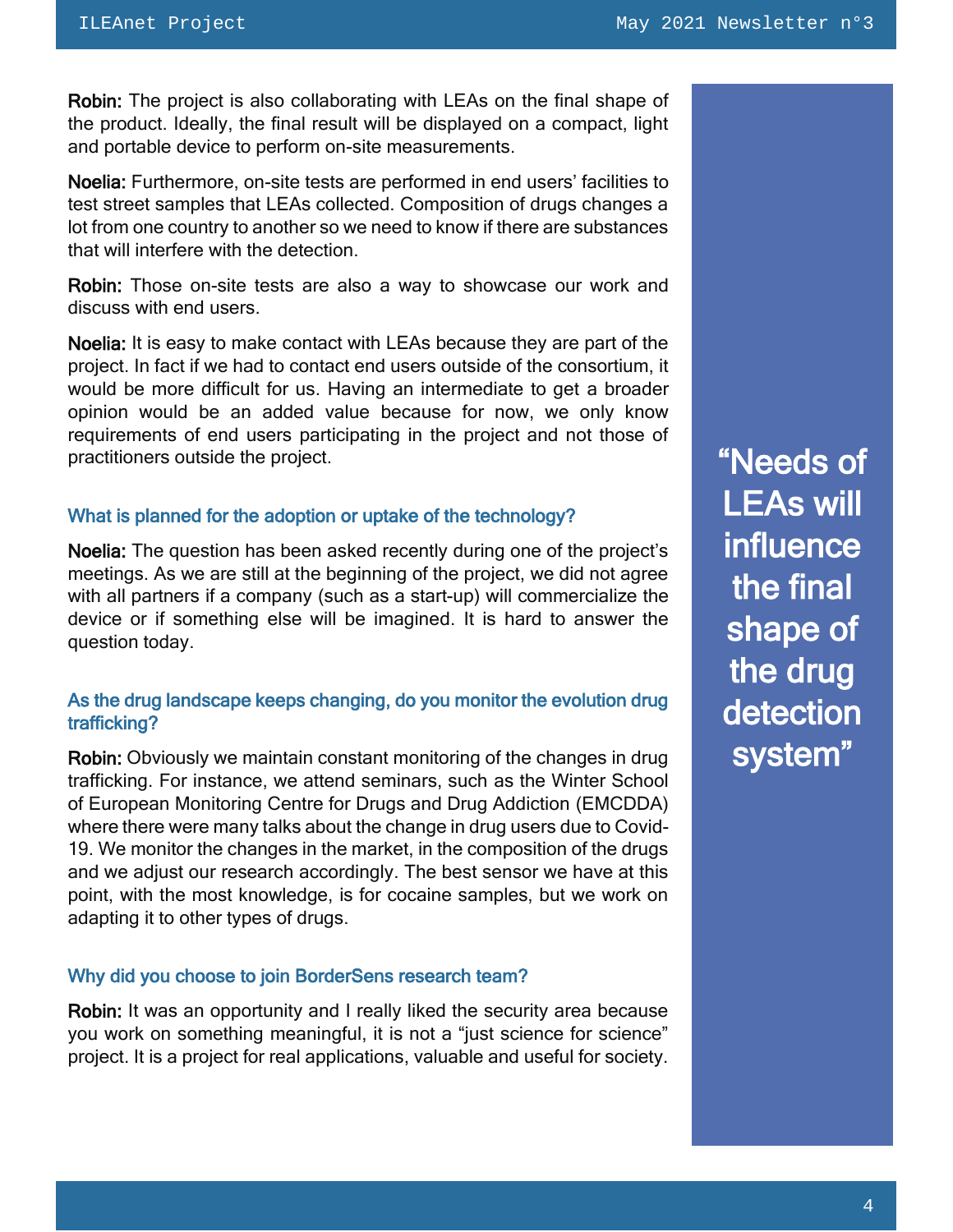#### How do you perceive your own role as a researcher?

Noelia: I think researchers have a huge responsibility (and pressure!). We bring to society devices that will be used for LEAs and that will impact security through the prevention of drug trafficking. Our work will enhance people's health as well.

#### How do you communicate your research results?

Both: We participate not only in conferences (Noelia participated in the XL Meeting of the specialized group of electrochemistry of the Royal Spanish Society of Chemistry and XX Iberian Meeting of Electrochemistry) but also in Seminars and we are happy to communicate about our research to non-expert audiences. Our Department of Bioscience engineering and the AXES Research group disseminate scientific knowledge to a wide population. Besides, BorderSens is also doing a great job through newsletters, social media or mass media.

## What is the future of your research strand?

Noelia: The electrochemistry will not focus only on drug detection but will expand to other types of targets such as explosives and pharmaceutical products. Explosives are an important issue for LEAs.

#### What are your future professional experiences?

Noelia: I'll see what opportunities are available to me because, I'm Spanish and I know that continuing searching in the security area if you are not a police officer is very difficult in Spain. You need to be first a police officer and then you can become a researcher.

Robin: It will be easier for me to join the forensics environment but for now, I'd like to keep my future as open as possible. I enjoy my work and I will see in 2-3 years what kind of challenging opportunities I will find!

## Thank you very much Noelia and Robin for your time and for this very interesting exchange!

ILEAnet members can connect with Noelia and Robin through the [ILEAnet Online Platform](https://ileanet.sym.place/dashboard) and find out more about their work with the following links:

<https://www.researchgate.net/profile/Noelia-Felipe-Montiel>

<https://www.uantwerpen.be/nl/personeel/robin-vanechelpoel/publicaties/>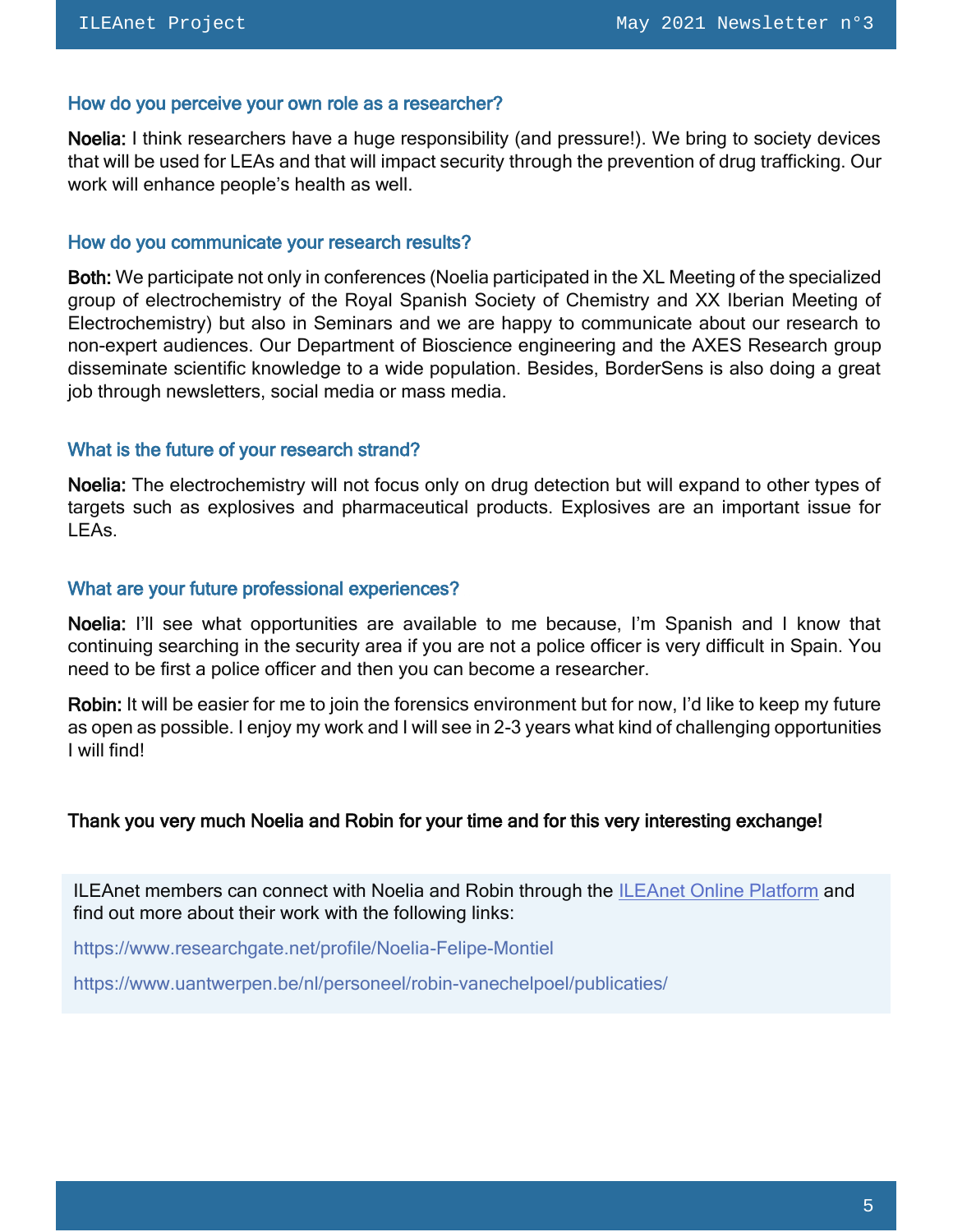# <span id="page-5-0"></span>**BIBLIOGRAPHY**

The ILEAnet scientific coordination team suggests a recent bibliographical selection of scientific and technical resources related to the main themes of the ILEAnet project: cybersecurity, terrorism, organised crime and migration. Resources can be found in the [ILEAnet Knowledge Library.](https://ileanet.sym.place/groups/profile/109443/ileanet-knowledge-factory) If you want to share a publication, please contact us at [ensp-ileanet@interieur.gouv.fr](mailto:ensp-ileanet@interieur.gouv.fr)

ILEAnet is collecting the most recent or relevant publications in the following areas, but does not necessarily endorse their contents.

## **Cybersecurity**

Ly Bora, Ly Romny. Cybersecurity in unmanned aerial vehicles (UAVs). Journal of Cyber Security Technology 2021 ; 5(2): 120-137. doi :<https://doi.org/10.1080/23742917.2020.1846307>

This research is a comprehensive literature review investigating which cyber-attacks are most frequent and what consequences they cause in civilian UAV attacks.

NCSC Alert. Ransomware attack on health sector, [National Cyber Security Centre.](https://www.ncsc.gov.ie/pdfs/HSE_Conti_140521_UPDATE.pdf) 2021. 7 pages.

## **Terrorism**

Lee Hannarae, Choi Kyung-Shick. Interrelationship between Bitcoin, Ransomware, and Terrorist Activities: Criminal Opportunity Assessment via Cyber-Routine Activities Theoretical Framework. Victims & Offenders. An international Journal of Evience-based Research 2021; 16(3): 363-384. doi : <https://www.tandfonline.com/doi/full/10.1080/15564886.2020.1835764>

The current study explores the dynamic properties of ransomware attacks, Bitcoin prices, and terrorist activities by connecting two opportunity-based theory frameworks: The Routine Activity Theory (RAT) and Cyber-Routine Activity Theory (Cyber-RAT).

## Organised crime

Hounmanou Charles, O'Grady Caitlin. Private Investigators' Experiences in Human Trafficking Investigations. Journal of Human Trafficking. Published online: 16 May 2021. doi : <https://www.tandfonline.com/doi/full/10.1080/23322705.2021.1925819>

This paper argues that private investigators have the potential to supplement law enforcement's efforts to investigate human trafficking cases.

## **Migration**

Europol, European Migrant Smugling Centre (EMSC). European Migrant Smuggling Centre 5th Annual Report 2021, [Europol.](https://www.europol.europa.eu/publications-documents/european-migrant-smuggling-centre-5th-annual-report-%E2%80%93-2021) 2021. 30 pages.

In its 5th annual report for the European Migrant Smuggling Centre, Europol provides an overview of recent activities and looks ahead at expected challenges.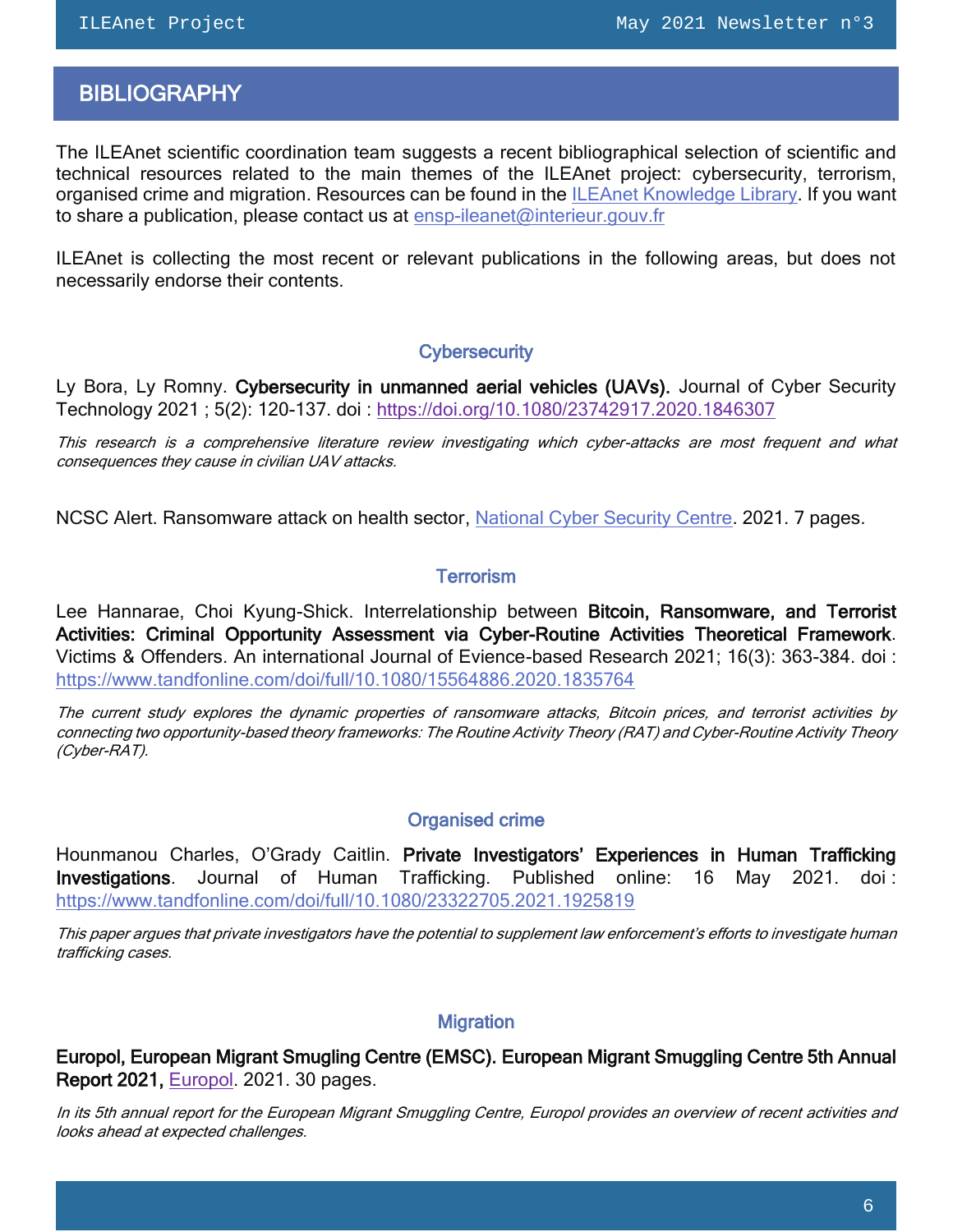You may also be interested in the following reports:

Shoval Shraga, Sharma Abhinav, Pandey Jitendra Kumar. Path Planning for Multiple Targets Interception by the Swarm of UAVs based on Swarm Intelligence Algorithms: A Review. IETE Technical Review. Published online: 11 Mar 2021. doi: <https://doi.org/10.1080/02564602.2021.1894250>

This paper focuses on the problem of path planning for intercepting multiple aerial targets by a swarm of UAVs.

Commission presents guidance to strengthen the Code of Practice on Disinformation [European Commission.](https://ec.europa.eu/commission/presscorner/detail/en/IP_21_2585) 26 May 2021.

The Commission publishes its guidance on how the Code of Practice on Disinformation, the first of its kind worldwide, should be strengthened to become a more effective tool for countering disinformation.

Europe fit for the Digital Age: Commission proposes new rules and actions for excellence and trust in Artificial Intelligence [European Commission.](https://ec.europa.eu/commission/presscorner/detail/en/IP_21_1682) 21 April 2021.

The Commission proposes new rules and actions aiming to turn Europe into the global hub for trustworthy Artificial Intelligence (AI).

Europe's global approach to cooperation in research and innovation: strategic, open, and reciprocal [European Commission.](https://ec.europa.eu/commission/presscorner/detail/en/IP_21_2465) 18 May 2021.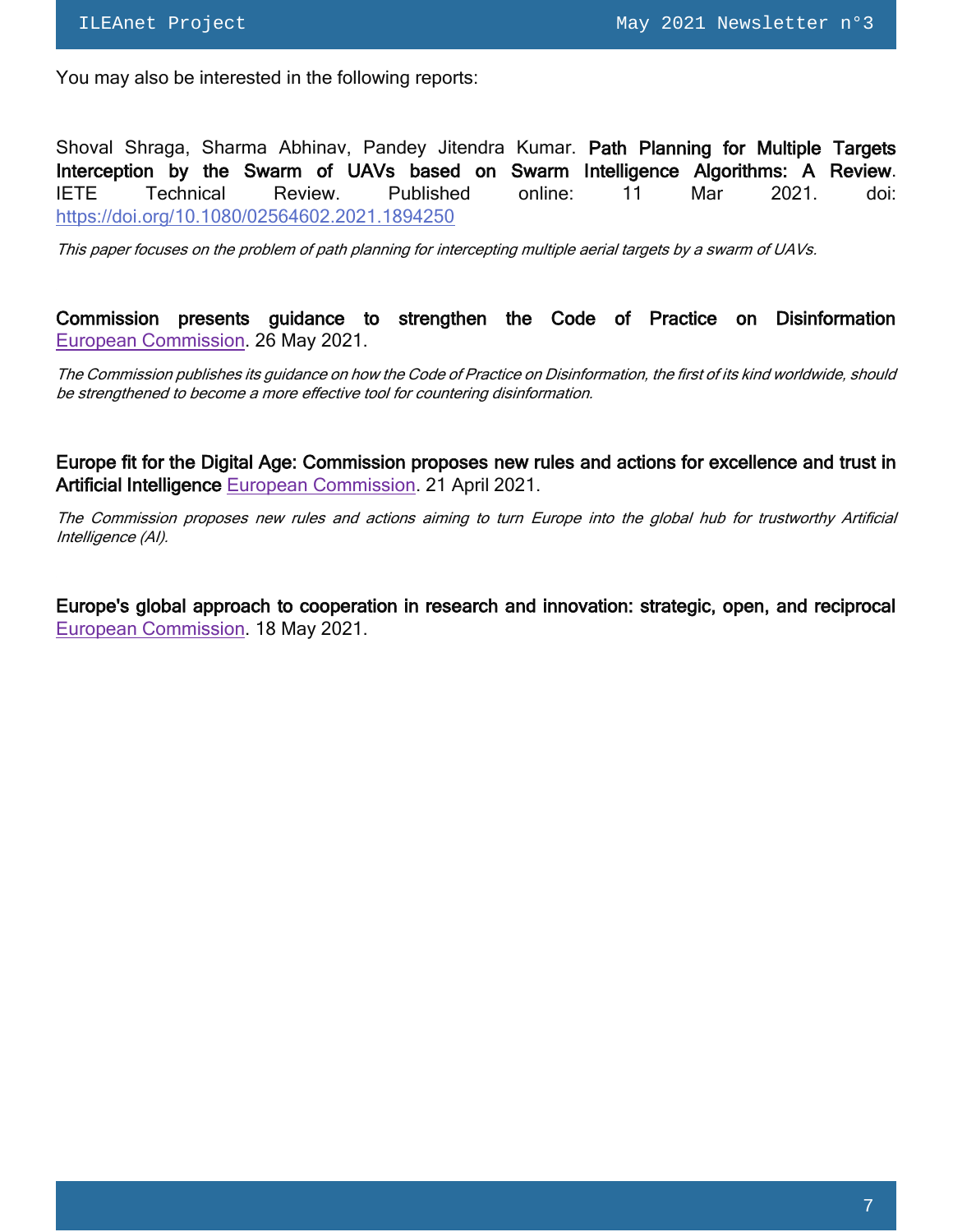# <span id="page-7-0"></span> RESEARCHER'S TOOLBOX: « THE IMPORTANCE OF STANDARDS IN THE RESEARCH AND INNOVATION AREA »

## Standards as a solution to dock Research & Innovation (R&I) outputs in the real world

Research outputs must meet the needs of the society and the markets. By connecting innovation and research to the real world, "standards help to ensure that innovations effectively solve the problems they set out to, by outlining the frameworks they need to function within". Standards also have a positive impact on the time to market and creates opportunity for eventual public procurement.

#### Why standards are so important in the security research area?

Threats to security are increasing and becoming more complex. Risks are increased by climate change, globalization, the development of malicious actions, social instability, etc. Crisis management requires a partnership response involving numerous and interdependent actors. Thus standards are necessary to make the States, their governments and territorial organisations collaborate and respond to crises.



The security research community should definitively consider standards as necessary in the development of cross-border solutions and to guarantee the interoperability of systems.

#### How to connect researchers with standardisation activities?

There are more and more attempts to embed standardisation in the R&I cycle and to better involve key stakeholders in the definition of standards. Research programs, such as Horizon Europe, are good opportunities to strengthen the link between R&I projects and standardisation activities, to involve standardisation stakeholders in innovative fields and to ensure the timely inclusion of research and innovation results into standardisation activities. The interweaving of standardisation and R&I communities in research projects facilitates the uptake of projects results into standardisation activities as well.

Projects funded by the European Commission address standardisation in different ways (contribution to existing standards, development of new standards, etc.).

## How can standards help researchers?

Developing standards can help researchers with:

Complying with regulations and **certifications** Finding new **partners** Keeping abreast with leading technologies and policy changes Facilitating the uptake of research outputs

**Getting** professional recognition